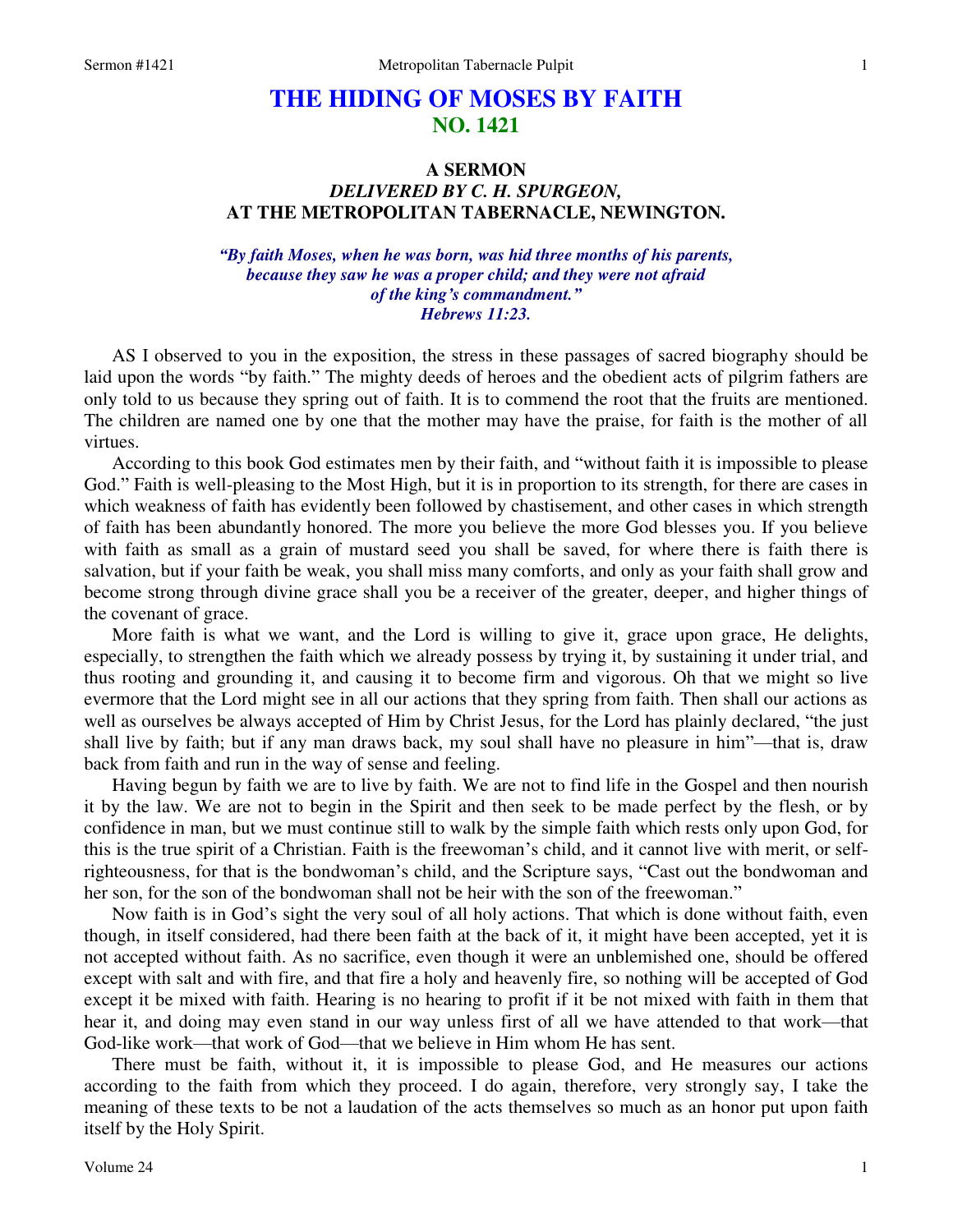If you read of those who subdued kingdoms, that is not the point, others have subdued kingdoms, but it is "who *through faith* subdued kingdoms." If you read of those who escaped the edge of the sword, many have done that, but none are recorded here but those "who *by faith* escaped the edge of the sword." "Turned to flight the armies of the aliens," many have done that by valor and strength, but to do it *by faith,* that is the thing. Many have endured scourgings and bonds and imprisonments, and have wandered about destitute, afflicted, tormented, but such sufferings are nothing unless they are borne by faith.

I might almost quote the words of Paul, only altering them a little, "Though I speak with the tongues of men and of angels, and have not faith, I am become as sounding brass, or a tinkling cymbal. And though I have the gift of prophecy, and understand all mysteries, and all knowledge; and though I bestow all my goods to feed the poor, and though I give my body to be burned, and have not faith, it profits me nothing"

Faith first, midst, last, must be the walk, life and triumph of the Christian. God gives to faith, God accepts from faith, God saves through faith, God keeps through faith, God sanctifies through faith, God perfects through faith. In all good things the power, life, and acceptance are "not of works, lest any man should boast," but by faith that all things may be of grace alone.

I come now to take up the instance of faith mentioned in the text, and as I do so I trust many here will be asking themselves the question, "Have I that faith which sees the invisible? Have I a faith which exercises an operative power over my entire life? Am I a believer in God, in His dear Son, in His most sacred word? Is that faith real, practical, effective? If not, I can be sure that I am without God and without hope in the world. If He by His grace has given me the faith of His elect whereby I discern Him, recognize Him, act towards Him as the God that is and is a rewarder of them that diligently seek Him, then I am accepted in Christ Jesus."

Let us read our text again and then we will fall to, and gather instruction from it. "By faith Moses, when he was born, was hid three months of his parents, because they saw he was a proper child; and they were not afraid of the king's commandment"—their faith made them brave, and led them to preserve their little one.

**I.** My first observation about this brief narrative is this, IT IS A GREAT BLESSING WHEN IN A FAMILY BOTH THE PARENTS HAVE FAITH.

Paul, in one text says, "By faith he was hid three months *of his parents."* Now you will please to notice that Moses himself, in the account which he gives in the second chapter of Exodus, ascribes this to his mother—"When *she* saw that he was a goodly child she hid him three months." Stephen in his speech before the Sanhedrin, says, "In which time Moses was born, and was exceeding fair, and nourished up in his father's house three months," thus mentioning rather his father than his mother. Paul writes in Hebrews, "He was hid three months of his parents," thus mentioning both of them. No doubt the apostle combined the two other inspired utterances.

Do you wonder that Moses chiefly mentions his mother, Jochebed? I do not. What man is there among us but always delights to mention his godly mother, and though we would have no partialities about our parents, yet without controversy great is the mystery of a mother's love, and there are some points about it in which it makes a deeper impression upon the memory than a father's care. Prize fathers as you may, and will, and should, yet there is a tender touch that comes home to every man's heart when he thinks of his mother. It seems natural that Moses should when he wrote the account mention most of all his mother, and indeed, and of a truth, a mother has more to do with a babe than a father can have, in its tender infancy she is naturally its chief guardian. Perhaps, too, though we cannot be sure, Jochebed may have been the stronger believer of the two, and may have been the main instigator of the child's preservation.

There are other instances in Scripture of the same sort, if it were so. Manoah would have been sadly put about if it had not been for his wife when she said, "If the Lord had meant to destroy us, he would not have showed us such things as these." The mother of Zebedee's children is often mentioned, while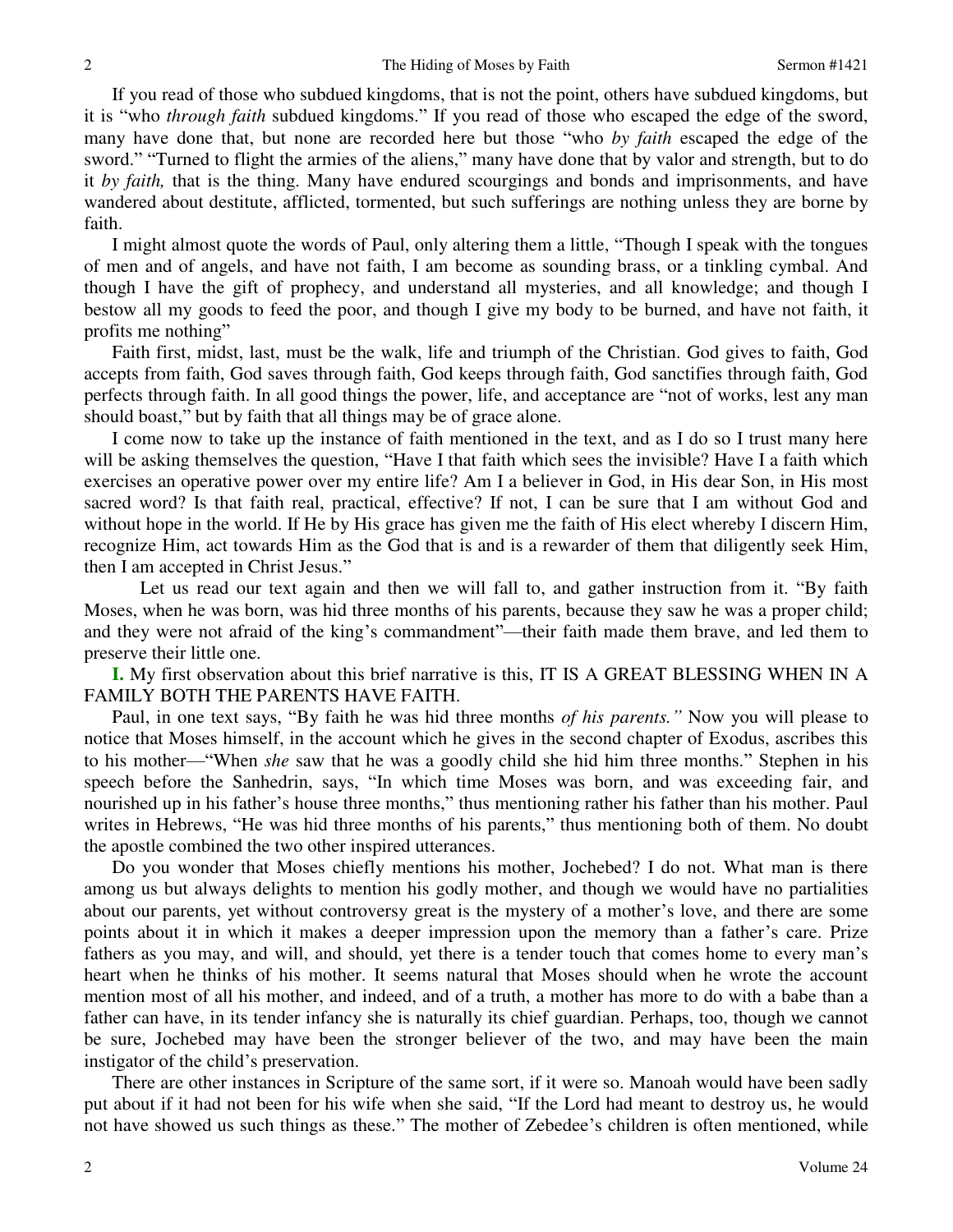very little is said about Zebedee, and I know there are many instances now extant, where if we had to write the religious history of families, albeit that the father is a good man, yet the mother, I was about to say, is a better, and would be the prominent actor in any family deed of faith.

Well, let us imagine it to have been so. Jochebed, the wife, has the stronger faith. She is not a business person. She stops at home and looks after little Moses as she did after little Aaron and little Miriam in their time. The father must go out brick-making and earn the family bread, but mother at home, though not conspicuous but rather obscure, walks near to God and believes in Him, and so becomes the very center and pivot upon which the household rests and turns.

It is often so, and blessed is that man who can say as much of his own wife. He will never be envious of her, but rather rejoice that, if he be Amram, God has given him a Jochebed whom his son Moses will mention in years to come even if he forgets his father. The husband will be well content to have it so, for the joy and peace which he receives from a godly woman of decided and vigorous piety will be an abundant compensation for being a little overshadowed in the memory of an honored son.

But what a blessing it was, dear friends, that although Moses does not say his father hid him, yet he had his share in it, for Stephen says he was nourished three months in his father's house. The father was cognizant of it, and helpful in it, and hopeful about it, he was fully consenting, and agreeing, and assisting in all that the mother did. Would God it were so in all families. When husband and wife fit together in the things of God like tenon and mortice, then is the house well built, but when the mistress pulls one way and the master draws the other, when one is for Christ, and the other is for Belial, the house is divided against itself and how can it stand?

It is no marvel when both parents serve the Lord that their children are brought up in His fear, and become their happiness and their honor, and it is equally natural that if an ungodly father undoes all that can be done by a godly mother, the evil example of the stronger should be followed rather than the godly example of the weaker. If I address any husband here, who is as yet an unbeliever, I can but pray the Lord and join my prayers with those of his wife that he may be brought to know the Lord and rest in Him.

Both the parents of Moses believed, so my text says, and both acted by faith in disobeying the cruel order of the king. If they had not agreed about it, I do not see how Moses could have been concealed, but they both went together in the hiding of the child, and dear friends, how well it will be if we all go together in the endeavor to bring our children to Christ. If our prayers are united, if our example is one, if our teaching is never contradictory, if both parents are with like earnestness seeking the salvation of their little ones, we may rest assured the promise will be kept, "Train up a child in the way he should go, and when he is old he will not depart from it."

**II.** Our second remark shall be that TRUE AND EVEN REMARKABLE FAITH MAY ACT IN A VERY COMMONPLACE WAY.

What do we read? By faith they "subdued kingdoms, wrought righteousness, obtained promises, stopped the mouths of lions, quenched the violence of fire, escaped the edge of the sword," and so on, and so on. Why these are great things, and worthy of mention among memorable deeds. Yes, but this also is great in its way—"By faith Moses, when he was born, was hid three months of his parents." It has no trumpet ring about it like stopping lions' mouths quenching fires, and subduing kingdoms, but in God's consideration, from his point of view, the hiding of a little baby three months, may be as great an instance of admirable and acceptable faith as any of them, even turning to flight the armies of the alien may not be greater than defeating the malice of a king by saving a little child.

But you say to me, "It was a very natural thing for a mother to do. When Pharaoh had given orders that all the male children should be destroyed, was it not natural enough that a mother should try to preserve her child's life? Can a woman forget her sucking child that she should not have compassion on the son of her womb?" Yes, yes, I know all that, and admit it, but still the Lord is not praising the natural affection, but the supernatural faith. A very strong current is seen when nature and faith both set the same way, yet it is not nature but faith which bears the sway. Sometimes faith has to go against nature,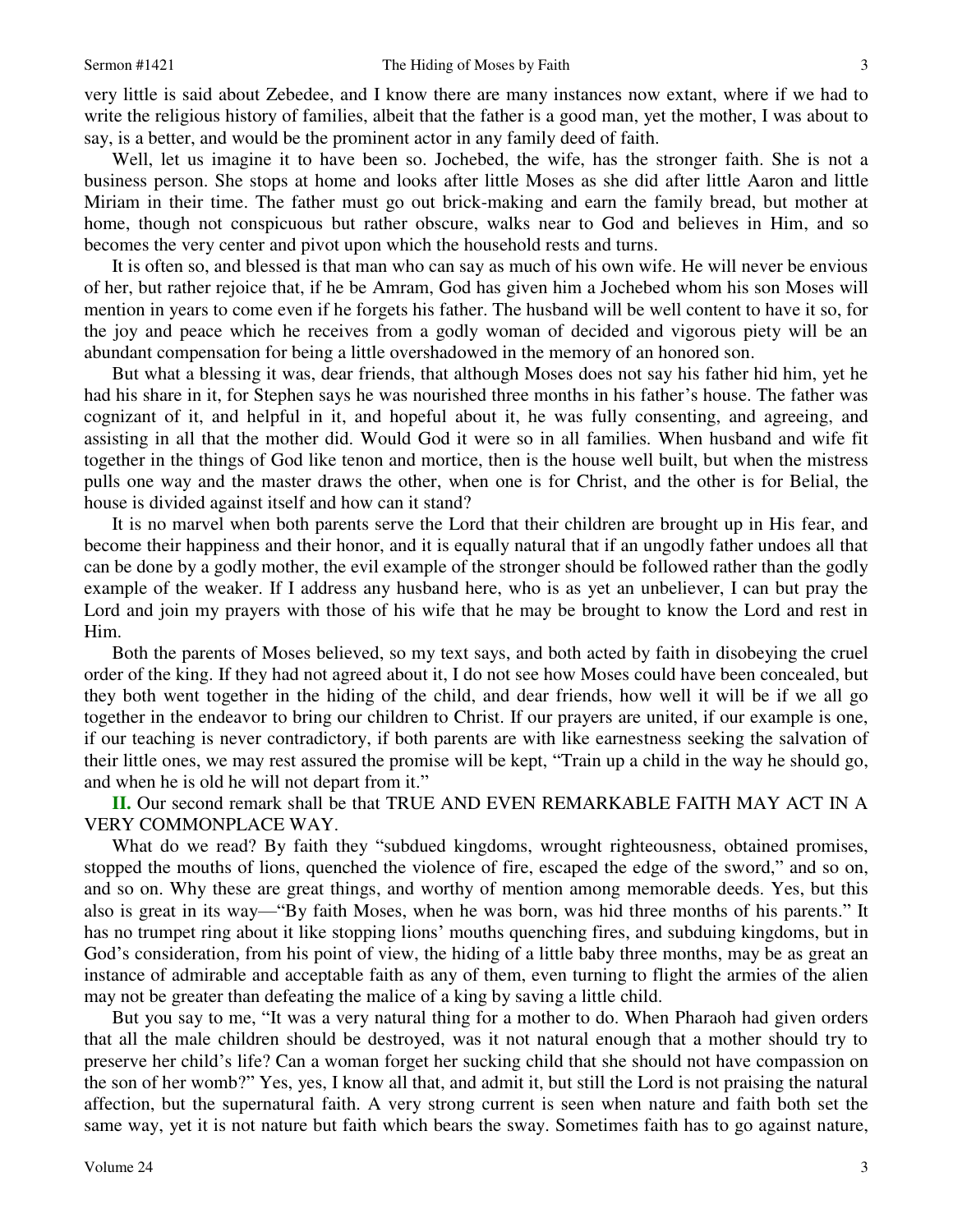as in the case of Abraham when he was bidden to offer up his son, and then faith wins the victory, and here, though faith and nature ran together and so made the current stronger, still the text does not say, "By the force of nature, by the natural love of parents for their child, Moses was hid three months." No, but they did it, "by faith," so the Spirit says, and He knows how they came to do it better than we do. We should say, "Nature led them to conceal the babe," but God says, "Faith led them to do it," and in their degree, both are true. Nature prompted, but faith compelled, constrained, and enabled them to do what else their timidity would not have ventured upon.

But was it not a very simple thing to be doing by faith—the mere hiding of a child? Yes, but not so easy as it looks. Sometimes, I suppose, the mother said, "Hush! Hush! Hush! Dear child, you must not cry, whatever your pain, as Egyptian children may, for if some stranger should hear a child's cry it will be reported to Pharaoh's murdering officers, and you will die." Many, many times the instinctive cry must have been hushed by a mother's sedulous care, and when neighbors came to the door little can we tell the difficulty to put them off the scent, to keep them from knowing that there was such a little living treasure anywhere about the house.

How often would callers in the daytime put the family into a fever and in the middle of the night how readily would both parents start if someone knocked at the door, or loitered under the window. A rustling outside their poor little house would make them full of alarm. They were so distressed because they were breaking the king's law, and though they were not afraid of it they were afraid of the king's officers, who might come and seize their child.

Yes, it was a very simple thing to do, just to hide away a baby—keep it quiet, and not let anybody know about it, but it was done by faith, and that makes the act divine. It was natural, it was simple, I admit all that, but when the Holy Ghost says, "By faith his parents hid him," it makes the simple and the natural action to glow with an unusual glory, like the bush in Horeb, which was only a bush, but yet the Lord appeared in it.

And here is the point of it, dear friends, mothers, daughters, sisters, and all of you engaged in common life, do you not see how you can make faith tell about ordinary things? You think I preach by faith in this pulpit, and so I do, blessed be God, but then you can darn stockings by faith, mend and piece and save, and make a little go a long way by faith. When you are ill, you can lie and cough by faith without being impatient. You can keep your temper sweet with a provoking husband, or a disobedient child, by faith.

You can do all sorts of things by faith. It rides the whirlwind, but it threads a needle, it climbs up to the throne of God, and yet it stands by a baby's cradle, it can obtain the promises, but it can sit down and twist bulrushes, boil bitumen, and stir a tar pot to pitch a little ark within and without with pitch, if it be necessary. There is nothing that faith cannot make noble when it touches it. You need not say, "I want to get away from my daily business, or from my domestic concerns, in order to show my faith." No, no, stop where you are and show it.

If a soldier wants to be brave, and asks his captain what he can do, he will tell him, "You keep rank in the day of battle, you fire your gun when the word is given." In order to be a brave man you need not leave the ranks, or run up to the cannon's mouth out of mere bravado. Soldier of Christ, just keep your place. Do the work appointed by the great Lord, trusting in Him, and believing in His power to help you. So shall you make your life sublime, however commonplace it may appear to carnal eyes.

By faith these parents hid their child *three months*—a short time, perhaps, you will think. If you had to go through their anxieties you would reckon that it was the longest three months you ever lived. Three months the officers are after your darling child, and every time you look it in the face you are afraid it will be snatched away from your arms to be flung into the river. In vain, O mother, do you give your child its daily food, in vain you delight in its dimpled cheek and laughing eyes, for it must die. The crocodiles of the Nile must feast upon that beloved flesh.

Such would her fears be day and night. Three months both parents must have been in great distress, and they could hardly have held on under such an agony of mind if it had not been by faith, but faith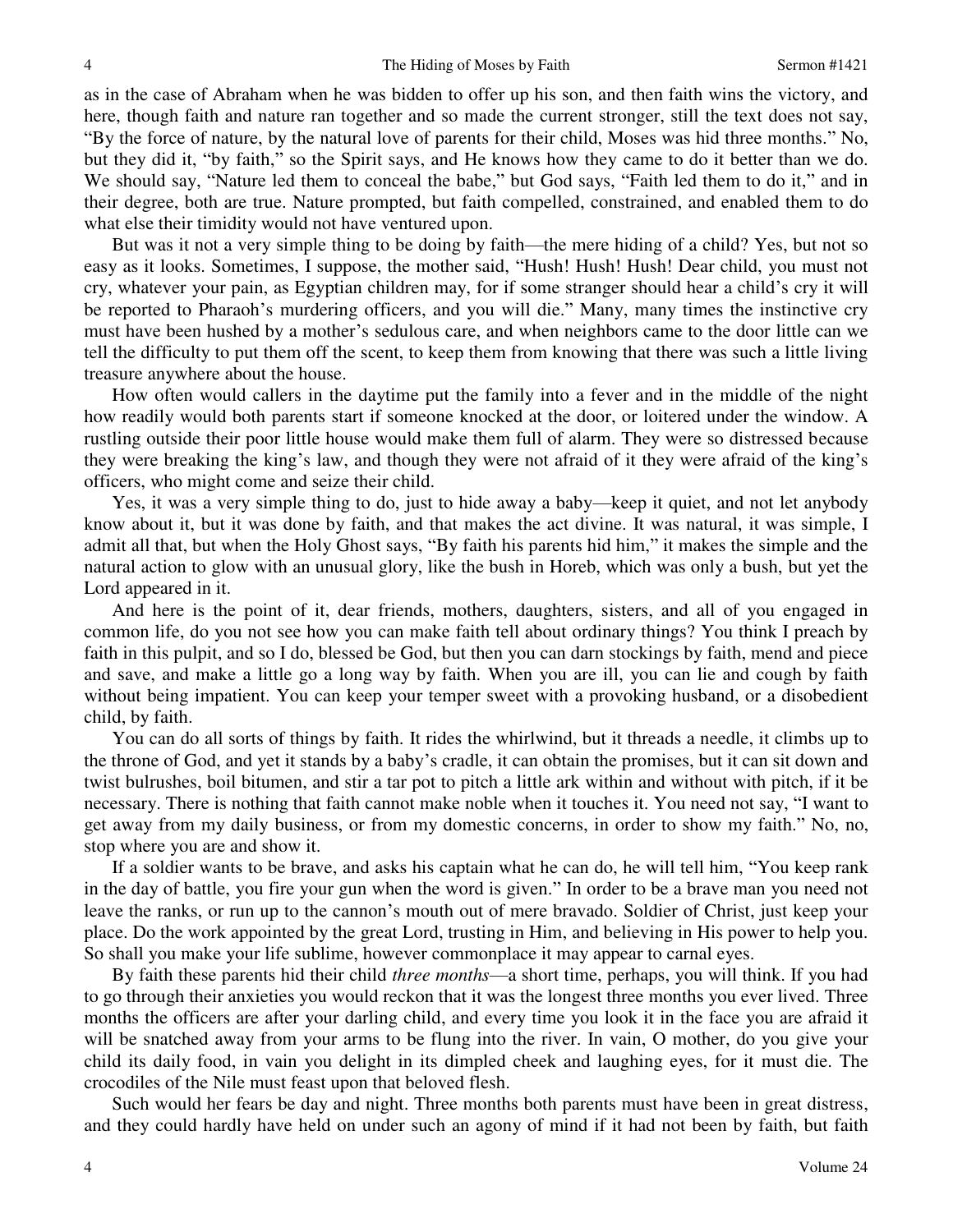enabled them to watch during the weary days which must have been crowded with tortures. Though the time seems short to you who never lost a child, and to all of us who never knew what it was to live under the heart-rending peril of having our infant murdered, yet it filled all the little world of a mother's and a father's heart, and what could be worse? They bore the perpetual anxiety, and hid the child by faith, believing and hoping that God would have pity upon them.

**III.** A third principle which we will lay down is this, that FAITH WILL ACT WITH A VERY SLENDER ENCOURAGEMENT.

"By faith Moses, when he was born, was hid three months of his parents, *because they saw he was a proper child."* As I read these words I thought to myself, "I wonder what parents do not see their children to be very proper children?" It seems to be the general rule that we have all of us—at least all mothers—the most beautiful children that ever have been born. A slender reason it seems to be for hiding a child three months. Stephen says in his speech that the child was "exceeding fair," and if you look at Stephen's speech you will see that the translators have put in the margin, "fair to God." So it may run, "when they saw that the child was fair to God."

Now, I gather from that expression that the child was exceedingly beautiful, beyond the common run of children, that there was a charm about its features, a remarkable glory about its face, and something superhuman, probably, since it was fair to God. A *spiritual* air floated about the child's face, as if it bore some glimmerings of the glory of Sinai, of the wondrous shepherd-lawgiver who led the people forty years through the wilderness. In the baby's face there were prophecies of the man of God. Surely among them that have been born of women there has not been born a greater than Moses, and about him as a child there was a something so striking, so marvelously beautiful, that his parents were fascinated by him.

Now, you can get a great deal of sunshine through a little hole, and you can see a very large prospect through a small glass, and it is as it were a little space that the faith of Amram and Jochebed looked through, but they saw great things. Here was born to them a lovely child, an extraordinary child, a child fair to God! Well, what did they say? "This remarkable child surely was not brought into the world without some purpose on the part of God with regard to it. We will save it alive. This is not a child that can die or shall die, we will save it alive. Pharaoh or no Pharaoh, such a child as this must and shall live."

Perhaps they recollected that it was close upon the time when God had promised to deliver His people Israel. I should not think that believing Israelites had quite forgotten that God had told Abraham that they should be in bondage four hundred years, and they must have known that the time had expired within another eighty years, and it is probable that the mother said, "There is to come, a deliverer. There is something about this child's face which makes me hope that he will be the deliverer."

Jochebed's faith that God would deliver His people was strong, and so she thought, "Perhaps this is to be the champion who shall bring Israel out of Egypt. I will save him. I will save him. He shall be hid. Pharaoh shall not have him. All his edicts shall not drive me to expose him to death." She looked for a deliverer and expected him to come; this was faith.

O dear friends, if we had but such faith as this woman had, what wonders we should do, because we have not to look through a little glass, but have a wide window open before us. She had no Bible, the man who was to write the first book in the Bible was her own little child. She had only oral traditions handed down from Abraham, Isaac, and Jacob, and her fathers, and she had only the fact that their child was exceedingly comely to cheer her in this special hope, but she believed in God, and that enabled her to endure danger for her child's sake. She believed God.

Now "God who in old times spoke to his servants by the prophets has in these last days spoken to us by his Son, whom he has appointed heir of all things." He has let the full glory of heaven blaze forth in the face of Jesus, what manner of believers ought we to be, surrounded by such a light and nursed in the midst of such mercy. May God grant that our faith having so much encouragement may act strongly to the glory of God. But if sometimes you should seem to have very little to catch hold upon, dear brother,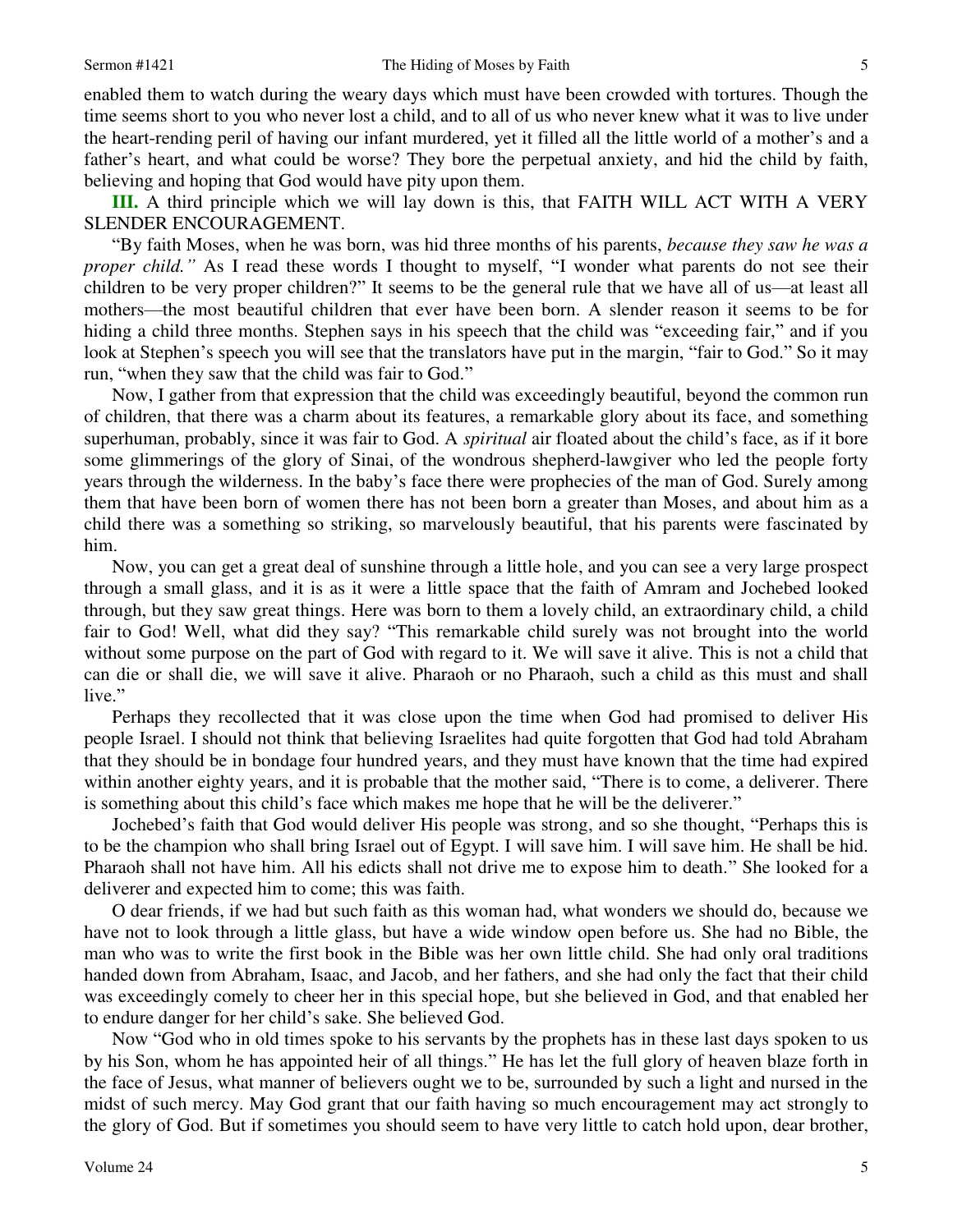do not throw away that little. If you should only see some little token for good, some one little cloud the size of a man's hand, still expect a shower of mercies. Even if all things should seem to be against you, and only one thing should appear to be for you, still draw sweet inferences from slender premises, or from what may appear to be slender premises, for truly the Lord is good and His mercy endures forever, and you may stay yourselves upon Him.

**IV.** A fourth principle is clear in the text, namely, that FAITH HAS GREAT POWER IN OVERCOMING FEAR.

The text says they were not afraid of the king's commandment. The king's commandment made all Egypt tremble. It does now. The Egyptians are still the meanest of all peoples. The description given of them in the prophet holds good to this day. Everywhere all over Egypt you will hear the stick going. No other race of men would ever bear the bastinado as the Egyptians do, the whole mass of them working, practically, for one man, that he may spend superabundance upon himself. As they are now so they have been from the beginning—a generation of yielding slaves, trodden down perpetually by greedy oppressors.

The Israelites in Egypt had no doubt caught very much the spirit of the Egyptians, and the spirit of the Egyptians was the exact opposite of the spirit of a true-born Englishman. You and I rejoice that we are free. We are in the habit of discussing laws and criticizing statutes, and if there were an unjust edict passed, we should not scruple for a single moment to break it. We should even feel a pleasure in putting our foot through an unrighteous act of parliament, for we have been trained for centuries in the habits and ways of liberty, and think and speak for ourselves, but it has never been so in Egypt, and specially was it not so in those days.

Then they might well swear by the life of Pharaoh for they all lived by the permission of Pharaoh. They belonged to him—their lands and everything. Hence it must have taken a good deal for these two, son and daughter of Levi, to feel that they could go against the king's commandment. They had a right to do so. What right had Pharaoh to order them to destroy their children? It was their duty to break the king's commandment, and they did it because they had faith.

I am bound to own, though I have commended the spirit of Englishmen, that there are a great many people even in this country who are very much ruled by what is called law. The church by law established will always enjoy a vast prestige because it has royalty for its head and the state at its back. To me its connection with the state is worthy to be called "the king's evil," but to others it seems a beauty spot. To the unthinking crowd that which is established by law must be right. Do the ritualistic priests come to us with legal authority? Well, then, who among us may dare to question their doings? Have certain rubrics been ordained by the Lords and Commons in parliament assembled? Has her Majesty given consent to them? Well, then, they must be proper and correct.

A great many people have never got out of that style of thinking, and perhaps never will, whereas to me it seems to be a first principle of the Christian church that Christ's kingdom is not of this world, and that to all these great ones of the earth, the only thing is to say, "Keep your hands off the ark lest you meet with the doom of Uzziah. Come humbly like disciples to sit at the feet of Jesus and learn of Him, but do not set up to be legislators for His dominion, nor dare to intermeddle or make rules or regulations for the spiritual kingdom. We care nothing for your ordinances and regulations. You have no power here. Let Caesar have his own, but he must not touch the things which belong to Christ." Now this woman by faith had got beyond the fear of Caesar, the Caesar of the age, the Pharaoh of the period. Whatever he might establish by law was just nothing at all to her. She broke away from it.

There was, no doubt, appended to Pharaoh's statute *a punishment* for anybody who should not obey the law. Perhaps four lives were in danger for the sake of that one little life—her husband, herself, Aaron, and Miriam, her daughter. If the officers enter the house and they find that little Moses has been saved it may be they will destroy the family, root and branch. That fear must have been upon her, but yet through faith she will run all risks, and so will all her family risk themselves that this promising child whom they believe God has sent to them for a noble purpose may live.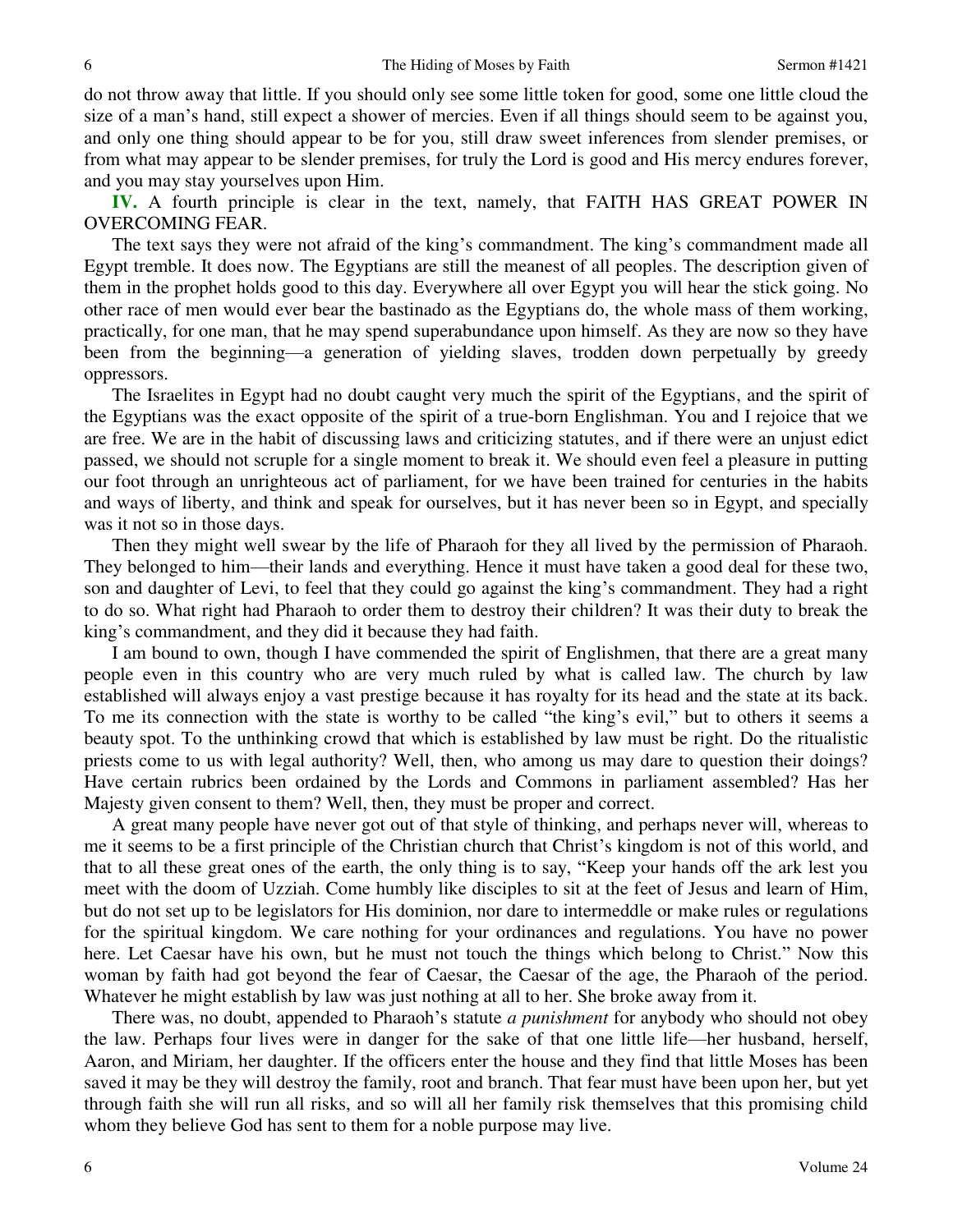Now, dear friends, I want you if you have faith in Christ to manifest it by overcoming all fear of the consequences of doing right. It is right to obey God rather than man. God has the first claim upon us. Indeed God has the only claim upon us. We are to obey men for God's sake. But when man's authority oversteps itself and interferes with the authority of God then it becomes treason to the great King to obey even the greatest of kings. Parents and all in authority over us are to be obeyed in all things up to that point. It stops there.

I pray that you may have grace to do the right thing, everyone among you, even if it costs you everything. If to be honest would make you lose your situation, if to speak the truth would bring you into trouble about your daily bread, do it and dare it. "We must live," says somebody. I do not know that. It might be better to die than to live under some circumstances—certainly better to die a martyr than to live a traitor—better to die for the right than to live in sin. You say, "We *must* live." I will tell you another "must." We must *die,* and it becomes us to live with that always before us, for we shall be called to "give an account for the things done in the body, whether they be good or whether they be evil."

Beloved, may we have the faith that masters fear, so that we can go through the world fearless of popular opinion, fearless of ungodly censure, fearless of the little circle around us to whom some are altogether slaves. May we fear God and therefore be no more afraid of man's commandment. Be just and fear no consequences. If the heavens themselves should shake we would do no wrong, nor tell a single lie to prop up the skies. Let the sun, moon, and stars come down sooner than we should ourselves fall from our integrity. May faith give us such a fearless walk as this

**V.** But now, fifthly, and very briefly, I want you to notice that FAITH IS OFTEN DRIVEN TO GREAT SHIFTS.

The mother of Moses had to hide her child. I have no doubt if she was here, and if her husband were here, they would have a long story to tell of the things that happened, how often their hearts were in their mouths, how frequently poor Amram was in a cold sweat because one of his companions with whom he worked talked of going home with him, how that prying neighbor of theirs, who always wanted to put her finger into everybody's dish, tried to find out what there was that made Mrs. Jochebed keep at home so much, how they were afraid even of their own little children lest they might in their play talk of their little brother. What fear was upon the whole family, lest discovery should lead to destruction, we may guess from their hiding the babe.

The mother was put to great shifts to hide her child, and she used all her wits and common sense. She did not put her child in the front room, or carry it into the street or sit at the open door and nurse it, but she was prudent, and acted as if all depended upon her concealing the babe. Some people suppose that if you have faith you may act like a fool. But faith makes a person wise. It is one of the notable points about faith that it is sanctified common sense. That is not at all a bad definition of faith.

It is not fanaticism, it is not absurdity, it is making God the grandest asset in our account, and then reckoning according to the soundest logic. It is not putting my hands into boiling water with the impression that it will not scald me, it is not doing foolish and absurd things. Faith is believing in God and acting towards God as we ought to do. It is treating Him, not as a cipher, but as a grand over-topping numeral in all our additions and subtractions. It is realizing God: that is what it is. And in that sense faith is the truest reason, spiritualized and lifted up out of the ordinary sphere in which godless men choose to indulge in it, it is sanctified reason, enlightened from on high.

The mother wants the Lord to preserve her child, but she knows that God would have her to be the instrument of it, so she hides him, and when she can no longer hide him then comes that little business of making an ark. Faith is inventive, but at the same time faith always likes a precedent. I imagine that the mother of Moses thought of making that ark, and pitching it within and without, because she had heard about Noah's ark. Her faith made her love the memorial of the Lord's working salvation in days of old. She had not a book to read, but she had been told that story about Noah's ark. "Well," said she, "I

7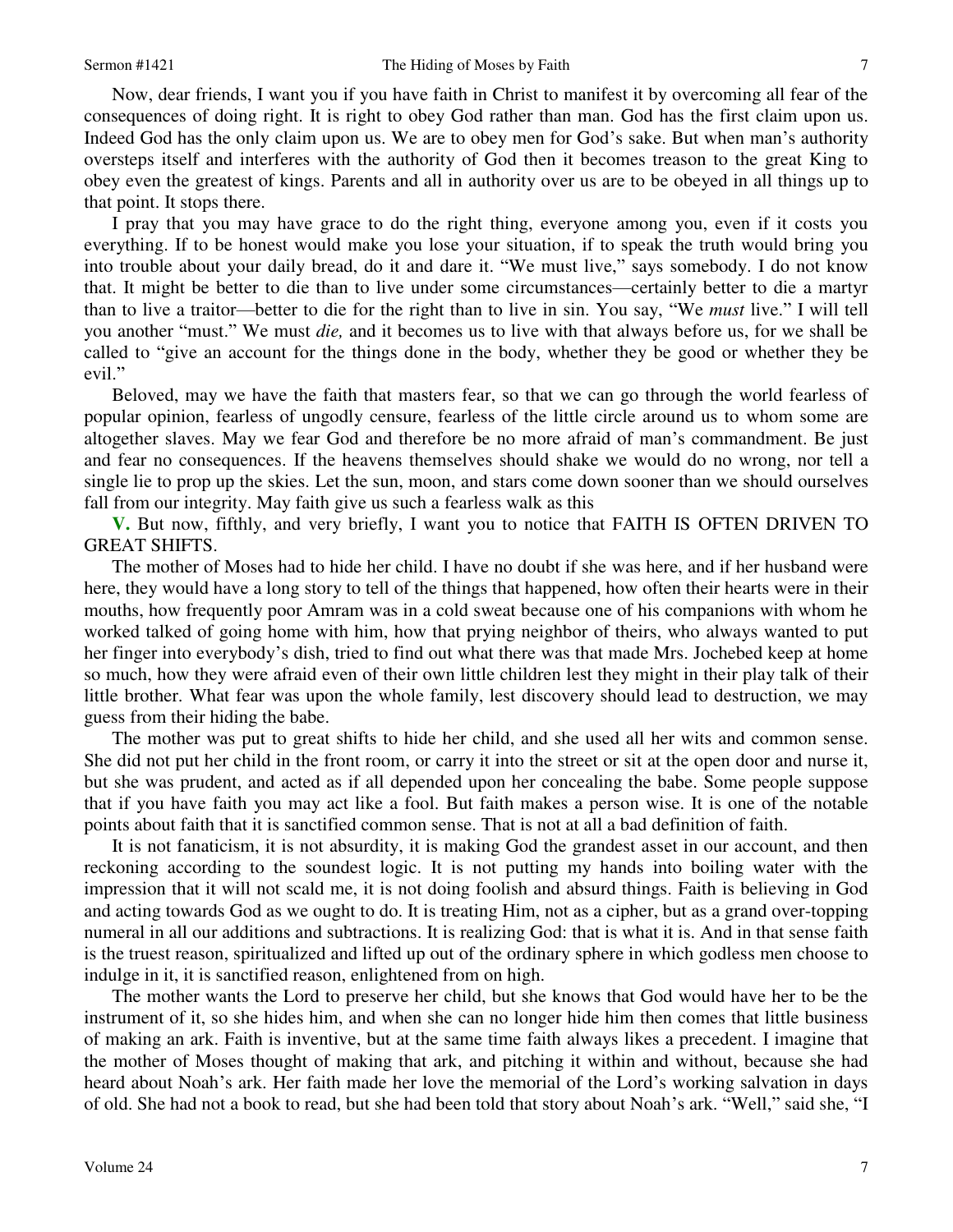will have a little ark for my little Noah, and as I cannot otherwise save him, I will act as Noah did when, being moved with fear, he prepared an ark for the saving of his house."

Brethren, it is always safe for faith to think out her plans, but if she can discover one of God's plans and adopt it, then faith is more confident. There are always precedents if you look for them. You can find a Noah's ark somewhere, and make a little one after that model. Of course your ark cannot be as big as Noah's, but then if it were it would be too big for little Moses, he would be lost in it. A little ark will do for a little Moses. Go upon your own scale, and work after the model which some servant of God was taught to set you, and as you have the same God to deal with, and He has the same love to you as He had for the saints of old, you will find the old plans work exceedingly well.

Some of you young folks always want something new of your own. Well, after a good deal of trying all sorts of new things, I always find out that if my new plans succeed they turn out to have been old ones. There is nothing new under the sun that is worth trying. As sure as ever you strike out a new path you will find, if it is the right path at all, that somebody went that way years before. One has wittily complained of the ancients, that they have taken all our original thoughts, and all our original plans, and carried them out before we had an opportunity to claim them. But still, the faith of Moses' mother was inventive. She invents the ark, yet does she borrow from the precedent of former days. She considers the days of old, and her spirit makes diligent search, and she acts after the way in which men of God had acted before.

A critical commentator complains that the faith of these parents was somewhat weak. It made them go part of the way towards putting their child out of existence by putting him out in the ark and leaving him among the bulrushes. Well, I do not know anything about that. I am always satisfied with not knowing what I do not know, that is to say, if I see that God says nothing about their weak faith, I think we had better not say anything about it either. By faith they did what they did, and they did the best thing possible, and if there was weakness, as probably there was, still, as a painter when he was sketching a favorite prince took care to put his finger upon an uncomely spot in his face, so does the Holy Spirit when He speaks of these godly parents omit all mention of defects in their faith. He praises their faith, and it would be presumption on our part to modify His verdict. May we have as much faith as they had when we are tried and we shall have no need to fear.

**VI.** Lastly, FAITH'S SIMPLE ACTS OFTEN LEAD ON TO THE GRANDEST RESULTS.

"Take care of that child, Miriam. Do not let him cry, for fear anyone should hear." Now that everyday act of Miriam in nursing the babe, the mother giving the child the breast to stop its cries, the father watching the door, and all those little things were small matters, yet how wonderfully they conduced to the great future by which Pharaoh's power was broken. The whole history of Israel rested upon hiding that little child.

The whole history of Israel did I say? Think of the names that hung upon the child's life: Aaron, Joshua, Samson, Barak, David, Solomon, and even the divine baby of Bethlehem and the whole history of Israel were connected with Moses. Wrapped up in that child was the history of the world, for in the Jewish people all nations were blest, and blessing comes only to us Gentiles through the Jew. Greater blessings are yet to come by the same channel.

Oh yes, she takes care of Moses and hides him, and her reward is that Moses lives, and in due time there he is ready for his work, waving his rod over the fields of Zoan, working plagues and wonders, and there he is by the dark sea drowning all Pharaoh's host and then leading the people to the mount of God, even to Horeb, and bringing them to the margin of the promised land. There he is, and he could not have been there if by faith his mother had not hid him three months. You do not know all you are doing when you do little things in faith.

Brothers and sisters, do not despise domestic duties, but bring up all your children, your little children, in God's fear, correcting their little habits, bearing with their little ways, teaching them their little hymns, all lead up to great results. Do not, I beseech you, despise and sin against the child. You know not what is in him, or her, or what in God's great book of history those tiny hands are yet to write.